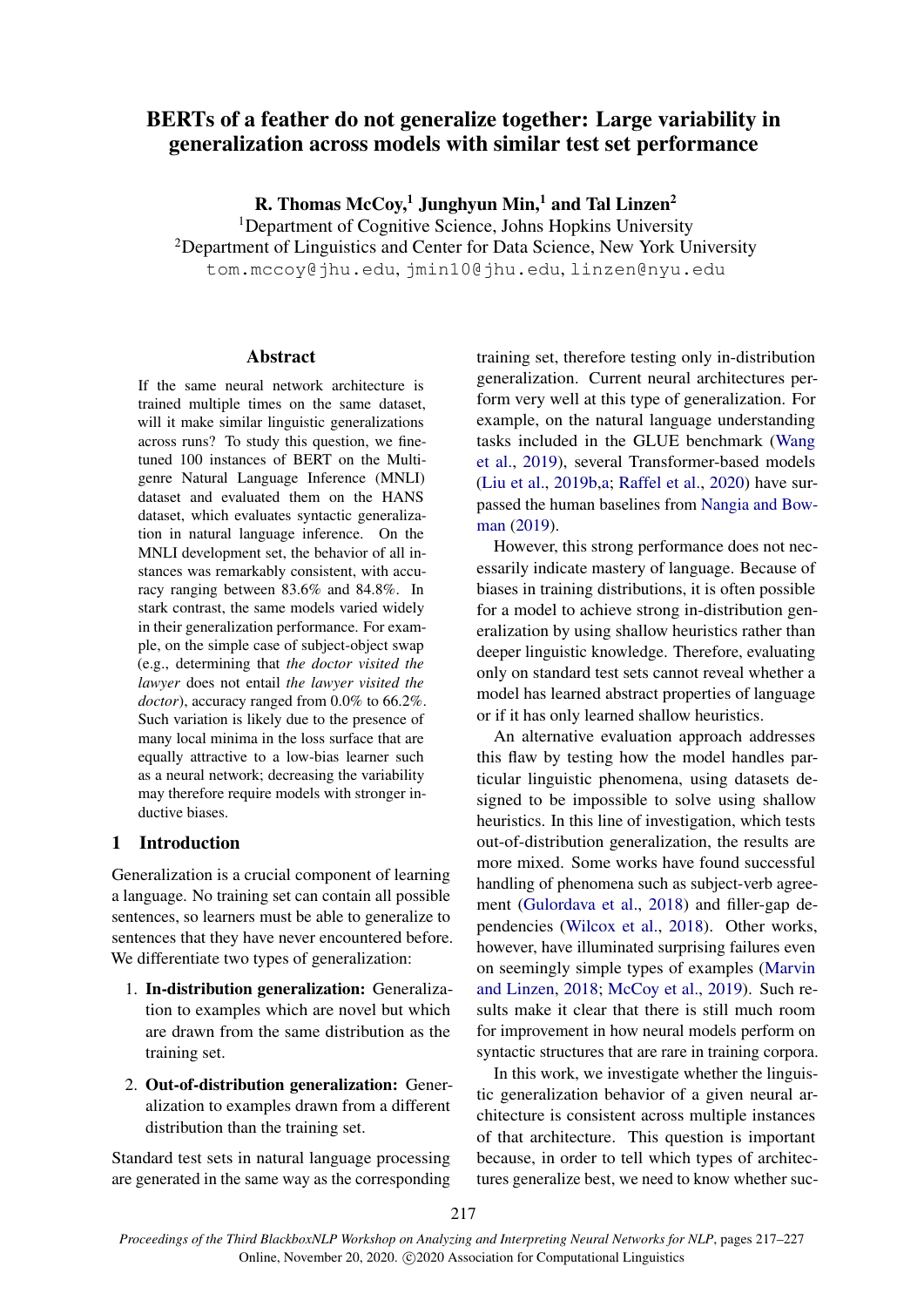cesses and failures of generalization should be attributed to aspects of the architecture or to random luck in the choice of the model's initial weights.

We investigate this question using the task of natural language inference (NLI). We fine-tuned 100 instances of BERT [\(Devlin et al.,](#page-8-0) [2019\)](#page-8-0) on the MNLI dataset [\(Williams et al.,](#page-10-2)  $2018$  $2018$  $2018$ ).<sup>1</sup> These 100 instances differed only in (i) the initial weights of the classifier trained on top of BERT, and (ii) the order in which training examples were presented. All other aspects of training, including the initial weights of BERT, were held constant. We evaluated these 100 instances on both the in-distribution MNLI development set and the out-of-distribution HANS evaluation set [\(McCoy et al.,](#page-9-6) [2019\)](#page-9-6), which tests syntactic generalization in NLI models.

We found that these 100 instances were remarkably consistent in their in-distribution generalization accuracy, with all accuracies on the MNLI development set falling in the range 83.6% to 84.8%, and with a high level of consistency on labels for specific examples (e.g., we identified 526 examples that all 100 instances labeled incorrectly). In contrast, these 100 instances varied dramatically in their out-of-distribution generalization performance; for example, on one of the thirty categories of examples in the HANS dataset, accuracy ranged from 4% to 76%. These results show that, when assessing the linguistic generalization of neural models, it is important to consider multiple training runs of each architecture, since models can differ vastly in how they perform on examples drawn from a different distribution than the training set, even when they perform similarly on an in-distribution test set.

## 2 Background

## 2.1 In-distribution generalization

Several works have noted that the same architecture can have very different in-distribution generalization across restarts of the same training process [\(Reimers and Gurevych,](#page-9-7) [2017,](#page-9-7) [2018;](#page-9-8) [Madhyastha](#page-9-9) [and Jain,](#page-9-9) [2019\)](#page-9-9). Most relevantly for our work, finetuning of BERT is unstable for some datasets, such that some runs achieve state-of-the-art results while others perform poorly [\(Devlin et al.,](#page-8-0) [2019;](#page-8-0) [Phang](#page-9-10) [et al.,](#page-9-10) [2018\)](#page-9-10). Unlike these past works, we focus on *out-of-distribution* generalization, rather than in-distribution generalization.

#### 2.2 Out-of-distribution generalization

Several other works have noted variation in outof-distribution syntactic generalization. [Weber](#page-10-3) [et al.](#page-10-3) [\(2018\)](#page-10-3) trained 50 instances of a sequenceto-sequence model on a symbol replacement task. These instances consistently had above 99% accuracy on the in-distribution test set but varied on out-of-distribution generalization sets; in the most variable case, accuracy ranged from close to 0% to over 90%. Similarly, [McCoy et al.](#page-9-11) [\(2018\)](#page-9-11) trained 100 instances for each of six types of networks, using a synthetic training set that was ambiguous between two generalizations. Some models consistently made the same generalization across runs, but others varied considerably, with some instances of a given architecture strongly preferring one of the two generalizations that were plausible given the training set, while other instances strongly preferred the other generalization. Finally, Liška et al. [\(2018\)](#page-9-12) trained 5000 instances of recurrent neural networks on the lookup tables task. Most of these instances failed on compositional generalization, but a small number generalized well.

These works on variation in out-of-distribution generalization all used simple, synthetic tasks with training sets designed to exclude certain types of examples. Our work tests if models are still as variable when trained on a natural-language training set that is not adversarially designed. In concurrent work, [Zhou et al.](#page-10-4) [\(2020\)](#page-10-4) also measured variability in out-of-distribution performance for 3 models (including BERT) on 12 datasets (including HANS). Their work has impressive breadth, whereas we instead aim for depth: We analyze the particular categories within HANS to give a fine-grained investigation of syntactic generalization, while [Zhou](#page-10-4) [et al.](#page-10-4) only report overall accuracy averaged across categories. In addition, we fine-tuned 100 instances of BERT, while [Zhou et al.](#page-10-4) only fine-tuned 10 instances. The larger number of instances allows us to investigate the extent of the variability in more detail.

#### 2.3 Linguistic analysis of BERT

Many recent papers have sought a deeper understanding of BERT, whether to assess its encoding of sentence structure [\(Lin et al.,](#page-9-13) [2019;](#page-9-13) [He](#page-9-14)[witt and Manning,](#page-9-14) [2019;](#page-9-14) [Chrupała and Alishahi,](#page-8-1) [2019;](#page-8-1) [Jawahar et al.,](#page-9-15) [2019;](#page-9-15) [Tenney et al.,](#page-10-5) [2019b\)](#page-10-5); its representational structure more generally [\(Ab](#page-8-2)[nar et al.,](#page-8-2) [2019\)](#page-8-2); its handling of specific linguistic

<span id="page-1-0"></span><sup>&</sup>lt;sup>1</sup>The weights for all  $100$  fine-tuned models are publicly available at [https://github.com/tommccoy1/](https://github.com/tommccoy1/hans) [hans](https://github.com/tommccoy1/hans).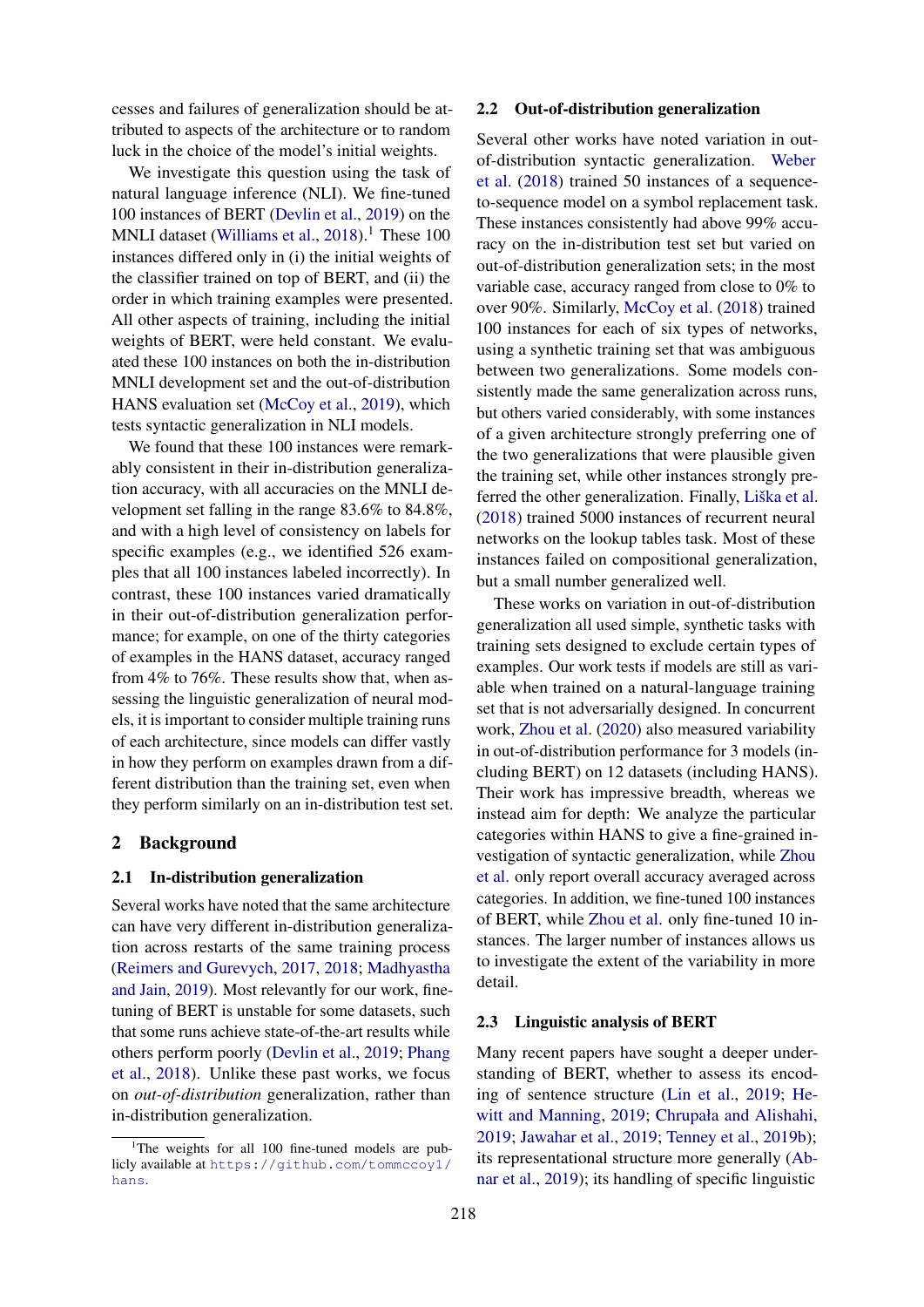phenomena such as subject-verb agreement [\(Gold](#page-9-16)[berg,](#page-9-16) [2019\)](#page-9-16), negative polarity items [\(Warstadt et al.,](#page-10-6) [2019\)](#page-10-6), function words [\(Kim et al.,](#page-9-17) [2019\)](#page-9-17), or a variety of psycholinguistic phenomena [\(Ettinger,](#page-8-3) [2020\)](#page-8-3); its internal workings [\(Coenen et al.,](#page-8-4) [2019;](#page-8-4) [Tenney et al.,](#page-10-7) [2019a;](#page-10-7) [Clark et al.,](#page-8-5) [2019\)](#page-8-5); or its inductive biases [\(Warstadt and Bowman,](#page-10-8) [2020\)](#page-10-8). The novel contribution of this work is the focus on variability across a large number of fine-tuning runs; previous works have generally used models without fine-tuning or have used only a small number of fine-tuning runs (usually only one fine-tuning run, or at most ten fine-tuning runs).

## 3 Method

## 3.1 Task and datasets

We used the task of natural language inference (NLI, also known as Recognizing Textual Entailment; [Condoravdi et al.,](#page-8-6) [2003;](#page-8-6) [Dagan et al.,](#page-8-7) [2006,](#page-8-7) [2013\)](#page-8-8), which involves giving a model two sentences, called the *premise* and the *hypothesis*. The model must then output *entailment* if the premise entails (i.e., implies the truth of) the hypothesis, *contradiction* if the premise contradicts the hypothesis, or *neutral* otherwise. For training, we used the training set of the MNLI dataset [\(Williams et al.,](#page-10-2) [2018\)](#page-10-2), examples from which are given below:

- (1) a. Premise: Finally she turned back to him. b. Hypothesis: She turned to him. c. Label: Entailment
- (2) a. Premise: You outwitted me. b. Hypothesis: You have never outwitted me.
	- c. Label: Contradiction
- (3) a. Premise: okay well i live in Carrollton b. Hypothesis: I have a house in Carrollton.
	- c. Label: Neutral

To test in-distribution generalization, we used the MNLI matched development set, which was generated in the same way as the MNLI training set. We used the development set rather than the test set because the test set labels are not available to the public. This development set was not used in any way during training, making it effectively a test set. To test out-of-distribution generalization, we used the HANS dataset [\(McCoy et al.,](#page-9-6) [2019\)](#page-9-6), which contains NLI examples designed to require understanding of syntactic structure. More specifically, HANS targets three structural heuristics that

models trained on MNLI are likely to learn (for definitions and examples, see Figure [1\)](#page-3-0).

To assess whether a model has learned these heuristics, HANS contains examples where each heuristic makes the right predictions (i.e., where the correct label is *entailment*) and examples where each heuristic makes the wrong predictions (i.e., where the correct label is *non-entailment*). A model that has adopted one of the heuristics will output *entailment* for all examples targeting that heuristic, even when the correct answer is *non-entailment*.

### 3.2 Models and training

All of our models consisted of BERT with a linear classifier on top of it outputting labels of *entailment*, *contradiction*, or *neutral*. We fine-tuned 100 instances of this model on MNLI using the fine-tuning code from the BERT GitHub repository.<sup>[2](#page-2-0)</sup> The BERT component of each instance was initialized with the pre-trained bert-base-uncased weights. For evaluation on HANS, we translated outputs of *contradiction* and *neutral* into a single *non-entailment* label, following [McCoy et al.](#page-9-6) [\(2019\)](#page-9-6). The fine-tuning process proceeded for 3 epochs and modified the weights of both the BERT component and the classifier. Following [Devlin](#page-8-0) [et al.](#page-8-0) [\(2019\)](#page-8-0), across fine-tuning runs we varied only (i) the random initial weights of the classifier and (ii) the order in which training examples were presented. All other aspects, including the initial pre-trained weights of the BERT component, were held constant.

### 4 Results

### 4.1 In-distribution generalization

The 100 instances were remarkably consistent on in-distribution generalization, with all models scoring between 83.6% and 84.8% on the MNLI development set (Figure [2,](#page-3-1) left). Numerical statistics for the performance of our 100 instances of BERT on MNLI and HANS can be found in Figure [7,](#page-8-9) and statistics for HANS broken down by linguistic construction can be found in Figures [3](#page-5-0) and [4.](#page-6-0) Finally, to see model-by-model results, see <https://github.com/tommccoy1/hans>.

The instances were also highly consistent in their choice of labels for particular examples (Figure [2,](#page-3-1) right); in the rest of this subsection, we provide some quantitative and qualitative analysis of consistency of performance on individual examples.

<span id="page-2-0"></span><sup>2</sup><github.com/google-research/bert>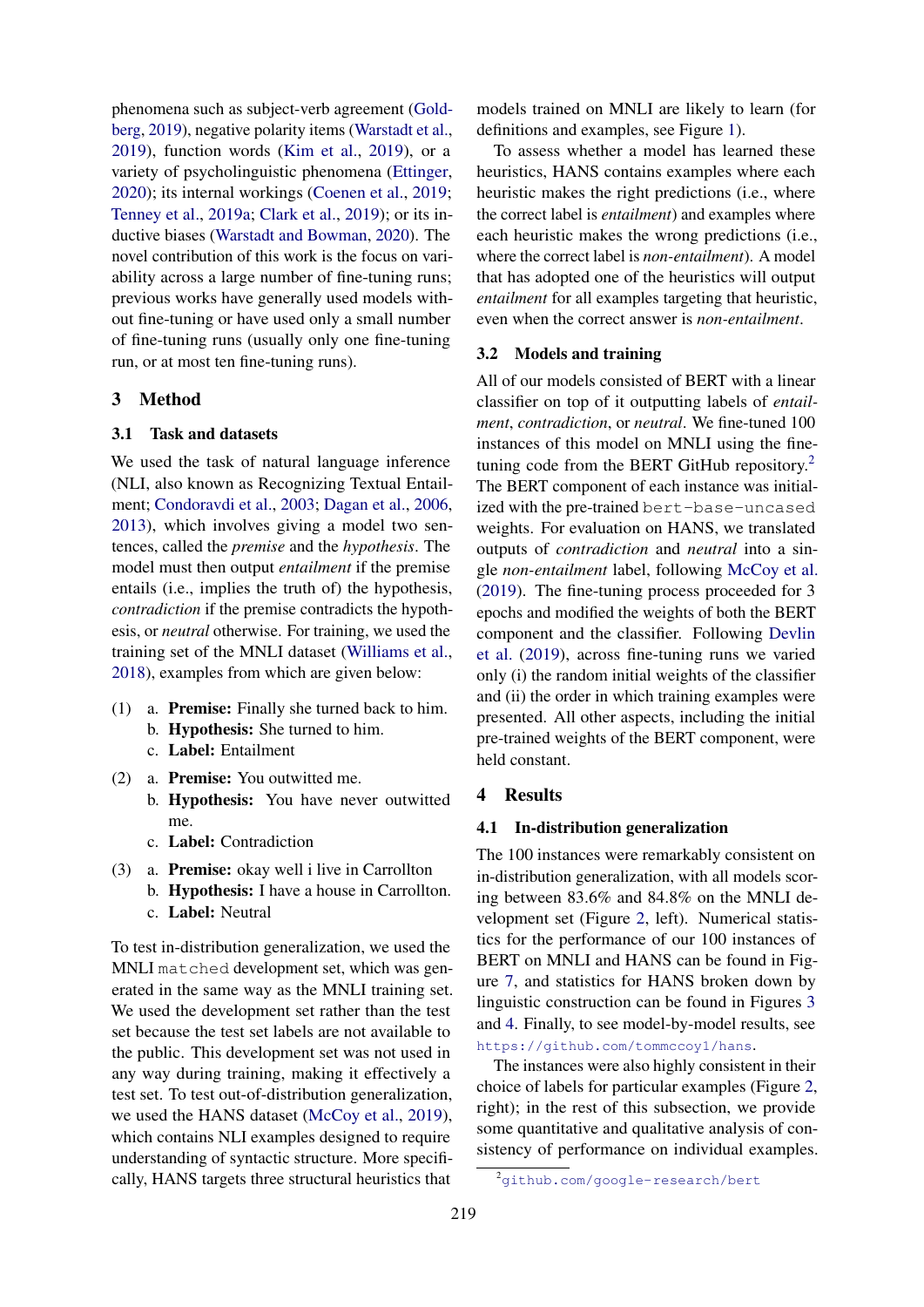<span id="page-3-0"></span>

| Heuristic       | Definition                                                                              | Example                                                                                           |
|-----------------|-----------------------------------------------------------------------------------------|---------------------------------------------------------------------------------------------------|
| Lexical overlap | Assume that a premise entails all hypothe-<br>ses constructed from words in the premise | The doctor was paid by the actor.<br>$\longrightarrow$ The doctor paid the actor.<br><b>WRONG</b> |
| Subsequence     | Assume that a premise entails all of its con-<br>tiguous subsequences.                  | The doctor near the actor danced.<br>$\longrightarrow$ The actor danced.<br><b>WRONG</b>          |
| Constituent     | Assume that a premise entails all complete<br>subtrees in its parse tree.               | If the artist slept, the actor ran.<br>$\longrightarrow$ The artist slept.<br><b>WRONG</b>        |

Figure 1: The heuristics targeted by the HANS dataset, along with examples of incorrect entailment predictions that these heuristics would lead to. (Figure from [McCoy et al.](#page-9-6) [2019.](#page-9-6))

<span id="page-3-1"></span>

Figure 2: In-distribution generalization. Left: Withininstance accuracy on the MNLI development set; all BERT instances had scores near 84%. Right: Acrossinstance accuracy on individual examples in the MNLI development set; e.g., 66% of the examples were answered correctly by all 100 instances. For numerical results, see Figure [7.](#page-8-9)

On average, among any pair of fine-tuned BERT instances, the two members of the pair agreed on the labels of 93.1% of the examples (when considering all three labels of *entailment*, *contradiction*, and *neutral*, rather than the collapsed labels of *entailment* and *non-entailment*). To give a sense of consistency across all 100 instances (rather than only among pairs of instances), Figure [2](#page-3-1) (right) illustrates how consistent our 100 instances were on their answers to individual examples in the MNLI development set. Of the 9815 examples in the set, there were 6526 that all 100 instances labeled correctly, and 526 that all instances labeled incorrectly. Thus, the consistent score of about 84% on the MNLI development set can be partially explained by the fact that there are certain examples that all models answered correctly or that all models answered incorrectly, as models were consistently correct or incorrect on 72% of the examples.

<span id="page-3-2"></span>Examples [\(4\)](#page-3-2) through [\(6\)](#page-3-3) show some of the 6526 cases that all 100 instances answered correctly:

- (4) a. Premise: The new rights are nice enough
	- b. Hypothesis: Everyone really likes the newest benefits
		- c. Label: Neutral
- (5) a. Premise: This site includes a list of all award winners and a searchable database of Government Executive articles.
	- b. Hypothesis: The Government Executive articles housed on the website are not able to be searched.
	- c. Label: Contradiction
- <span id="page-3-3"></span>(6) a. Premise: You and your friends are not welcome here, said Severn.
	- b. Hypothesis: Severn said the people were not welcome there.
	- c. Label: Entailment

Examples [\(7\)](#page-4-0) through [\(12\)](#page-4-1) show some of the 526 cases that all 100 instances answered incorrectly. Some of these examples arguably have incorrect labels in the dataset, such as [\(7\)](#page-4-0) (because the hypothesis mentions a report which the premise does not mention), so it is unsurprising that models found such examples difficult. Other consistently difficult examples involve areas that one might intuitively expect to be tricky for models trained on natural language, such as world knowledge (e.g., [\(8\)](#page-4-2) requires knowledge of how long forearms are, and [\(9\)](#page-4-3) requires knowledge of what nodding is), the ability to count (e.g.,  $(10)$ ), or fine-grained shades of meaning that might require multiple steps of reasoning (e.g.,  $(11)$  and  $(12)$ ). Some of the consistently difficult examples have a high degree of lexical overlap yet are not labeled *entailment* (such as  $(13)$ ; the difficulty of such examples adds further evidence to the conclusion that these models have adopted the lexical overlap heuristic. Finally, there are some examples, such as [\(14\),](#page-4-7) for which it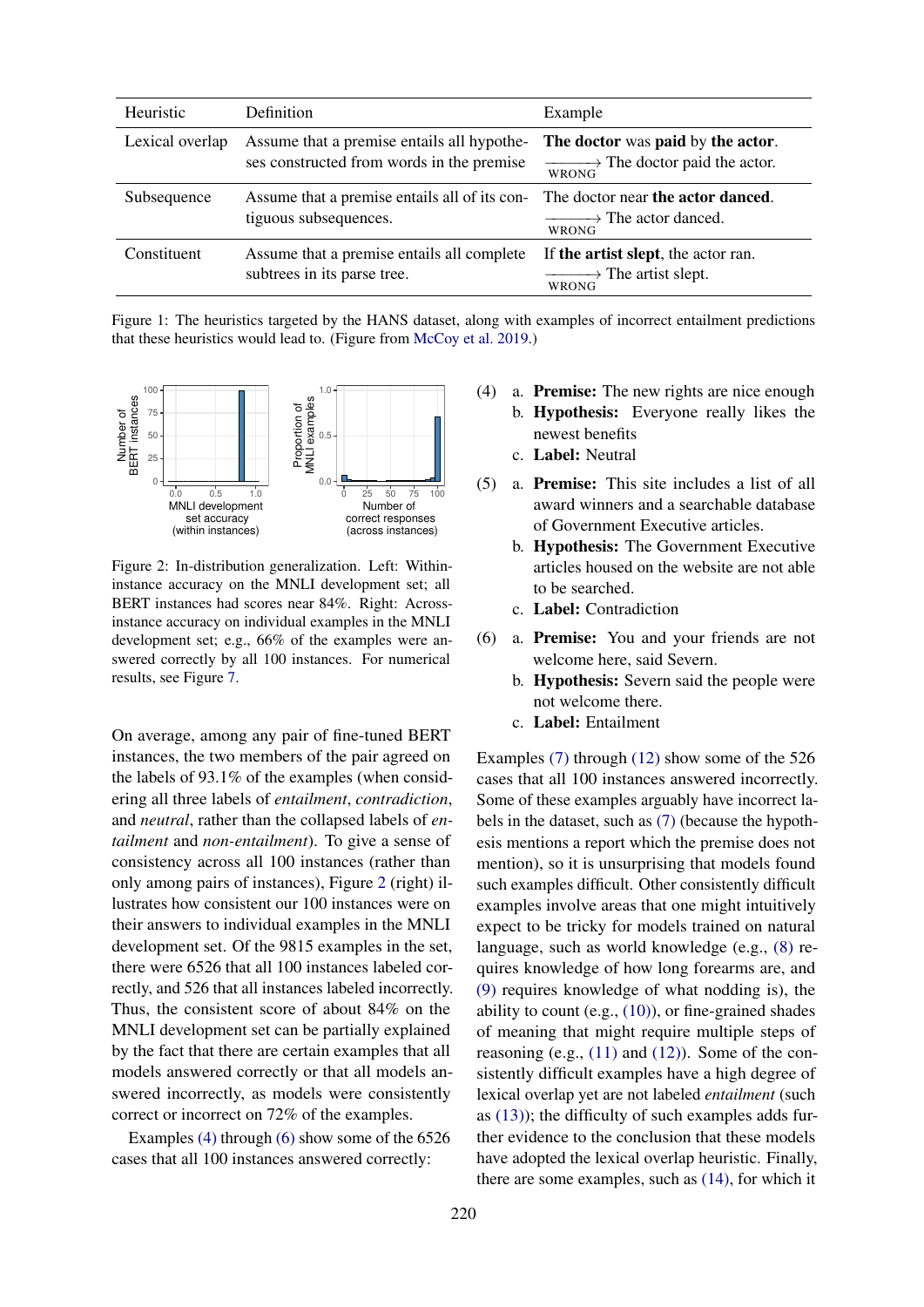<span id="page-4-0"></span>is unclear why models find them so difficult.

- (7) a. Premise: Indeed, 58 percent of Columbia/HCA's beds lie empty, compared with 35 percent of nonprofit beds.
	- b. Hypothesis: 58% of Columbia/HCA's beds are empty, said the report.
	- c. Label: Entailment
- <span id="page-4-2"></span>(8) a. Premise: One he broke back to about the length of his forearm.
	- b. Hypothesis: He snapped it until it was just a couple of inches long.
	- c. Label: Contradiction
- <span id="page-4-3"></span>(9) a. Premise: The Kal nodded. b. Hypothesis: The Kal then shook its head side to side.
	- c. Label: Contradiction
- <span id="page-4-4"></span>(10) a. Premise: Load time is divided into elemental and coverage related load time.
	- b. Hypothesis: Load time is comprised of three parts.
	- c. Label: Contradiction
- <span id="page-4-5"></span>(11) a. Premise: I thought working on Liddy's campaign would be better than working on Bob's.
	- b. Hypothesis: I thought I would like working on Liddy's campaign the best.
	- c. Label: Neutral
- <span id="page-4-1"></span>(12) a. Premise: Sure enough, there was the chest, a fine old piece, all studded with brass nails, and full to overflowing with every imaginable type of garment.
	- b. Hypothesis: The chest wasn't big enough to completely contain all of the garments.
	- c. Label: Entailment
- <span id="page-4-6"></span>(13) a. Premise: True to his word to his faithful mare, Ca'daan left Whitebelly in Fena Dim and borrowed Gray Cloud from his uncle.
	- b. Hypothesis: Ca'daan kept his word to Gray Cloud and borrowed Whitebelly from his uncle.
	- c. Label: Contradiction
- <span id="page-4-7"></span>(14) a. Premise: Clearly, yes. b. Hypothesis: Obviously, the answer is yes. c. Label: Entailment

Finally, examples [\(15\)](#page-4-8) through [\(17\)](#page-4-9) show some of the 8 cases that exactly half of our 100 instances got correct. Plausibly, such examples are the ones that

lie close to a decision boundary that is relatively consistent across instances.

- <span id="page-4-8"></span>(15) a. Premise: He bent down to study the tiny little jeweled gears.
	- b. Hypothesis: He bent down to examine the decorated gears.
	- c. Label: Entailment
- (16) a. Premise: Conversely, an increase in government saving adds to the supply of resources available for investment and may put downward pressure on interest rates.
	- b. Hypothesis: Interest rates should increase to increase saving.
	- c. Label: Contradiction
- <span id="page-4-9"></span>(17) a. Premise: More than 100 judges, lawyers and dignitaries were present for the gathering.
	- b. Hypothesis: 152 judges and lawyers showed up
	- c. Label: Neutral

#### 4.2 Out-of-distribution generalization

On HANS, performance was much more variable than on the MNLI development set. HANS consists of 6 main categories of examples, each of which can be further divided into 5 subcategories. Performance was reasonably consistent on five of these categories, but on the sixth category—lexical overlap examples that are inconsistent with the lexical overlap heuristic—performance varied dramatically, ranging from 5% accuracy to 55% accuracy (Figure [6\)](#page-7-0). Since this is the most variable category, we focus on it for the rest of the analysis.

The category of lexical overlap examples that are inconsistent with the lexical overlap heuristic encompasses examples for which the correct label is *non-entailment* and for which all the words in the hypothesis also appear in the premise but not as a contiguous subsequence. This category has five subcategories; examples and results for each subcategory are in Figure [5.](#page-7-1) Chance performance on HANS was 50%; on all subcategories except for passives, accuracies ranged from far below chance to modestly above chance. Models varied considerably even on categories that humans find simple [\(McCoy et al.,](#page-9-6) [2019\)](#page-9-6). For example, accuracy on the subject-object swap examples, which can be handled with only rudimentary knowledge of syntax (in particular, the distinction between subjects and objects), ranged from 0% to 66%. Overall,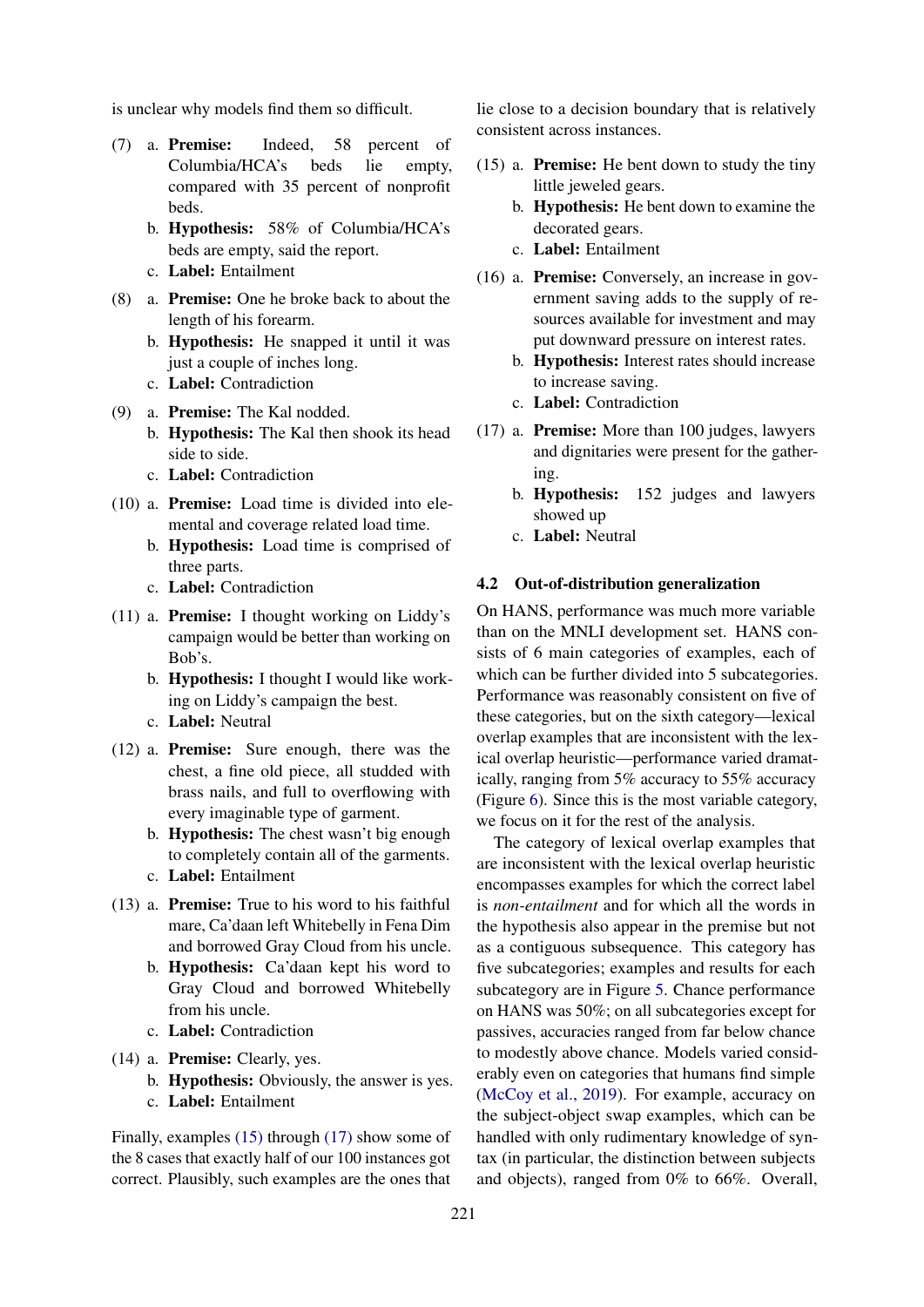<span id="page-5-0"></span>

| Heuristic          | Subcase                                                                                                                                                     | Minimum | Maximum | Mean | Std. dev. |  |  |
|--------------------|-------------------------------------------------------------------------------------------------------------------------------------------------------------|---------|---------|------|-----------|--|--|
| Lexical<br>overlap | 0.98<br>Untangling relative clauses<br>0.94<br>1.00<br>0.01<br>The athlete who the judges saw called the manager. $\rightarrow$ The judges saw the athlete. |         |         |      |           |  |  |
|                    | Sentences with PPs<br>The tourists by the actor called the authors. $\rightarrow$ The tourists called the authors.                                          | 0.98    | 1.00    | 1.00 | 0.00      |  |  |
|                    | Sentences with relative clauses<br>The actors that danced encouraged the author. $\rightarrow$ The actors encouraged the author.                            | 0.97    | 1.00    | 0.99 | 0.01      |  |  |
|                    | Conjunctions<br>The secretaries saw the scientists and the actors. $\rightarrow$ The secretaries saw the actors.                                            | 0.72    | 0.92    | 0.83 | 0.05      |  |  |
|                    | Passives<br>The authors were supported by the tourists. $\rightarrow$ The tourists supported the authors.                                                   | 0.99    | 1.00    | 1.00 | 0.00      |  |  |
| Subsequence        | Conjunctions<br>The actor and the professor shouted. $\rightarrow$ The professor shouted.                                                                   | 0.93    | 1.00    | 0.98 | 0.02      |  |  |
|                    | Adjectives<br>Happy professors mentioned the lawyer. $\rightarrow$ Professors mentioned the lawyer.                                                         | 1.00    | 1.00    | 1.00 | 0.00      |  |  |
|                    | Understood argument<br>The author read the book. $\rightarrow$ The author read.                                                                             | 0.95    | 1.00    | 1.00 | 0.01      |  |  |
|                    | Relative clause on object<br>The artists avoided the actors that performed. $\rightarrow$ The artists avoided the actors.                                   | 0.98    | 1.00    | 0.99 | 0.01      |  |  |
|                    | PP on object<br>The authors called the judges near the doctor. $\rightarrow$ The authors called the judges.                                                 | 1.00    | 1.00    | 1.00 | 0.00      |  |  |
| Constituent        | Embedded under preposition 0.81<br>Because the banker ran, the doctors saw the professors. $\rightarrow$ The banker ran.                                    |         | 1.00    | 0.96 | 0.02      |  |  |
|                    | Outside embedded clause<br>Although the secretaries slept, the judges danced. $\rightarrow$ The judges danced.                                              | 1.00    | 1.00    | 1.00 | 0.00      |  |  |
|                    | Embedded under verb<br>The president remembered that the actors performed. $\rightarrow$ The actors performed.                                              | 0.93    | 1.00    | 0.99 | 0.01      |  |  |
|                    | Conjunction<br>The lawyer danced, and the judge supported the doctors. $\rightarrow$ The lawyer danced.                                                     | 1.00    | 1.00    | 1.00 | 0.00      |  |  |
|                    | Adverbs<br>Certainly the lawyers advised the manager. $\rightarrow$ The lawyers advised the manager.                                                        | 1.00    | 1.00    | 1.00 | 0.00      |  |  |

Figure 3: Results for the HANS subcases for which the heuristics make correct predictions (i.e., where the correct label is *entailment*). All statistics are based on 100 runs.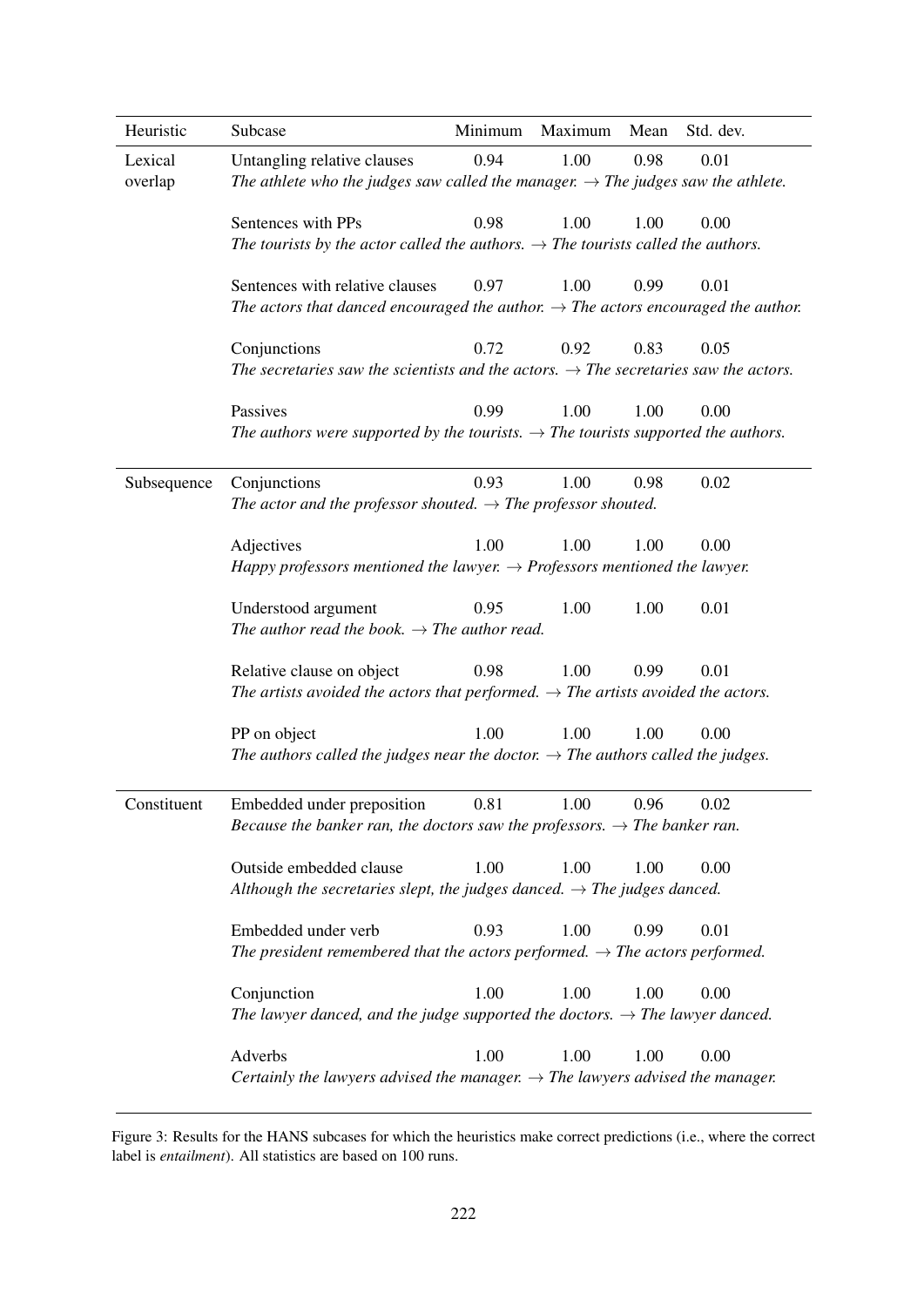<span id="page-6-0"></span>

| Heuristic          | Subcase                                                                                                                                    | Minimum | Maximum | Mean | Std. dev. |  |  |
|--------------------|--------------------------------------------------------------------------------------------------------------------------------------------|---------|---------|------|-----------|--|--|
| Lexical<br>overlap | 0.00<br>0.66<br>0.19<br>0.17<br>Subject-object swap<br>The senators mentioned the artist. $\rightarrow$ The artist mentioned the senators. |         |         |      |           |  |  |
|                    | Sentences with PPs<br>The judge behind the manager saw the doctors. $\rightarrow$ The doctors saw the manager.                             | 0.04    | 0.76    | 0.41 | 0.18      |  |  |
|                    | Sentences with relative clauses<br>The actors called the banker who the tourists saw. $\rightarrow$ The banker called the tourists.        | 0.09    | 0.67    | 0.33 | 0.14      |  |  |
|                    | Conjunctions<br>The doctors saw the presidents and the tourists. $\rightarrow$ The presidents saw the tourists.                            | 0.12    | 0.72    | 0.45 | 0.15      |  |  |
|                    | Passives<br>The senators were helped by the managers. $\rightarrow$ The senators helped the managers.                                      | 0.00    | 0.04    | 0.01 | 0.01      |  |  |
| Subsequence        | NP/S<br>The managers heard the secretary resigned. $\rightarrow$ The managers heard the secretary.                                         | 0.00    | 0.05    | 0.02 | 0.01      |  |  |
|                    | PP on subject<br>The managers near the scientist shouted. $\rightarrow$ The scientist shouted.                                             | 0.00    | 0.35    | 0.12 | 0.07      |  |  |
|                    | Relative clause on subject<br>The secretary that admired the senator saw the actor. $\rightarrow$ The senator saw the actor.               | 0.00    | 0.23    | 0.07 | 0.04      |  |  |
|                    | MV/RR<br>The senators paid in the office danced. $\rightarrow$ The senators paid in the office.                                            | 0.00    | 0.02    | 0.00 | 0.00      |  |  |
|                    | NP/Z<br>Before the actors presented the doctors arrived. $\rightarrow$ The actors presented the doctors.                                   | 0.02    | 0.13    | 0.06 | 0.02      |  |  |
| Constituent        | Embedded under preposition<br>Unless the senators ran, the professors recommended the doctor. $\rightarrow$ The senators ran.              | 0.14    | 0.70    | 0.41 | 0.12      |  |  |
|                    | Outside embedded clause<br>Unless the authors saw the students, the doctors resigned. $\rightarrow$ The doctors resigned.                  | 0.00    | 0.03    | 0.00 | 0.01      |  |  |
|                    | Embedded under verb<br>The tourists said that the lawyer saw the banker. $\rightarrow$ The lawyer saw the banker.                          | 0.02    | 0.42    | 0.17 | 0.08      |  |  |
|                    | Disjunction<br>The judges resigned, or the athletes saw the author. $\rightarrow$ The athletes saw the author.                             | 0.00    | 0.03    | 0.00 | 0.01      |  |  |
|                    | Adverbs<br>Probably the artists saw the authors. $\rightarrow$ The artists saw the authors.                                                | 0.00    | 0.17    | 0.06 | 0.04      |  |  |

Figure 4: Results for the HANS subcases for which the heuristics make incorrect predictions (i.e., where the correct label is *non-entailment*). All statistics are based on 100 runs.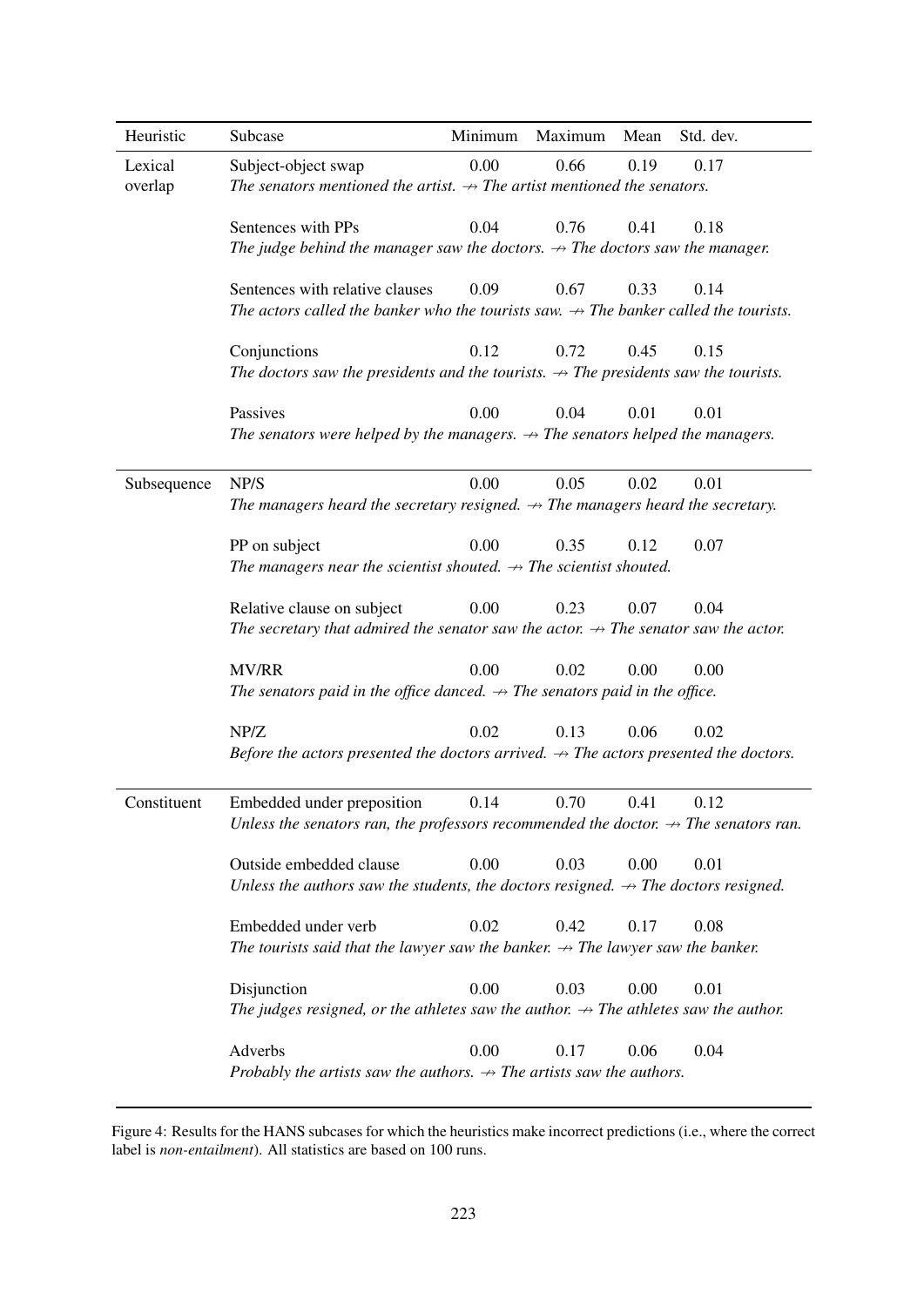#### <span id="page-7-1"></span>Subject-object swap:

The doctor visited the lawyer.  $\rightarrow$  The lawyer visited the doctor.

#### Preposition:

The tourist by the manager saw the artists.  $\rightarrow$  The artists saw the manager.

#### Relative clause:

The actors saw the author who the judge advised.  $\rightarrow$ The author saw the judge.

#### Passive:

The student was stopped by the doctor.  $\rightarrow$  The student stopped the doctor.

#### Conjunction:

The doctors saw the athlete and the judge.  $\rightarrow$  The athlete saw the judge.



Figure 5: Accuracy distributions on the subcategories of the non-entailed lexical overlap examples of the HANS dataset (i.e., the examples that are inconsistent with the lexical overlap heuristic). For numerical results, and results for the other 25 subcategories of HANS, see Figures [3](#page-5-0) and [4.](#page-6-0)

although these models performed consistently on the in-distribution test set, they have nevertheless learned highly variable representations of syntax.

# 5 Discussion

We have found that models that differ only in their initial weights and the order of training examples can vary substantially in out-of-distribution linguistic generalization. We found this variation even with the vast majority of initial weights held constant (i.e., all the weights in the BERT component of the model). We conjecture that models might be even more variable if the pre-training of BERT were also redone across instances. These results underscore the importance of evaluating models on multiple restarts, as conclusions drawn from a single instance of a model might not hold across instances. Further, these results highlight the importance of evaluating out-of-distribution generalization; since all of our instances displayed similar in-distribution generalization, only their out-of-

<span id="page-7-0"></span>

Figure 6: Out-of-distribution generalization: Performance on HANS, broken down into six categories of examples, based on the syntactic heuristic that each example targets and whether the example is consistent with the relevant heuristic (i.e., has a correct label of *entailment*) or inconsistent with the heuristic (i.e., has a correct label of *non-entailment*). The lexical overlap cases that are inconsistent with the heuristic (lower left plot) are highly variable across instances. For numerical results, see Figure [7.](#page-8-9)

distribution generalization illuminates the substantial differences in what they have learned.

In stark contrast to the models we have looked at—which generalized in highly variable ways despite being trained on the same set of examples humans tend to converge to similar linguistic generalizations despite major differences in the linguistic input that they encounter as children [\(Chomsky,](#page-8-10) [1965,](#page-8-10) [1980\)](#page-8-11). This suggests that reducing the generalization variability of NLP models may help bring them closer to human performance in one major area where they still dramatically lag behind humans, namely in out-of-distribution generalization.

How could the out-of-distribution generalization of models be made more consistent? The variability that we have observed likely reflects the presence of many local minima in the loss surface, all of which are equally attractive to our models. This makes the model's choice of a minimum essentially arbitrary and easily affected by the initial weights and the order of training examples. To reduce this variability, then, one approach would be to use models with stronger inductive biases, which can help distinguish between the many local minima. An alternate approach would be to use training sets that better represent a large set of linguistic phenomena, to decrease the probability of there being local minima that ignore certain phenomena.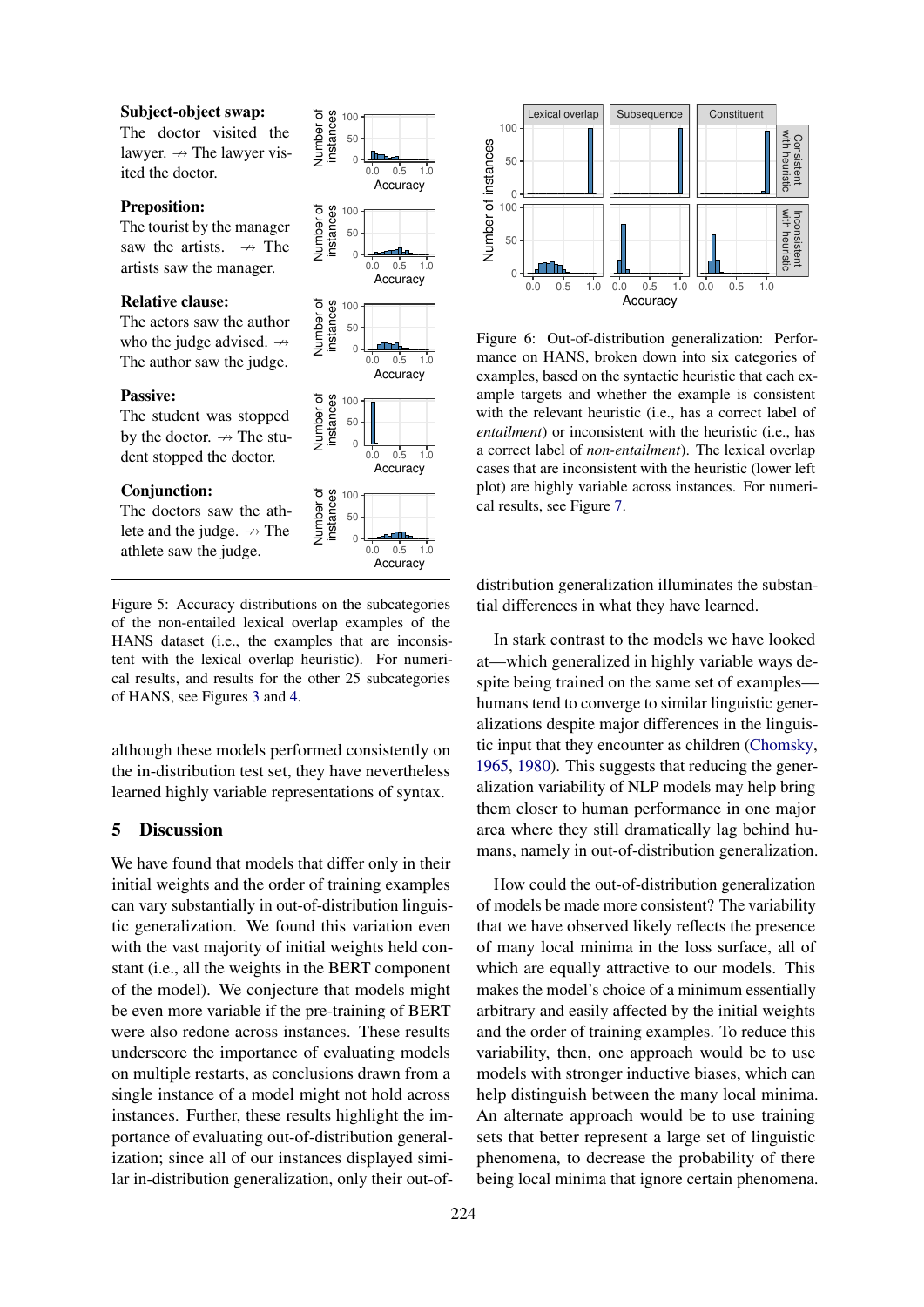<span id="page-8-9"></span>

|                    |      |                      |      | HANS: Consistent with heuristic HANS: Inconsistent with heuristic |      |                 |        |
|--------------------|------|----------------------|------|-------------------------------------------------------------------|------|-----------------|--------|
|                    |      | MNLI Lexical Subseq. |      | Const.                                                            |      | Lexical Subseq. | Const. |
| Minimum            | 0.84 | 0.93                 | 0.98 | 0.96                                                              | 0.05 | 0.01            | 0.03   |
| Maximum            | 0.85 | 0.98                 | 1.00 | 1.00                                                              | 0.55 | 0.14            | 0.24   |
| Mean               | 0.84 | 0.96                 | 0.99 | 0.99                                                              | 0.28 | 0.05            | 0.13   |
| Standard deviation | 0.00 | 0.01                 | 0.00 | 0.01                                                              | 0.12 | 0.02            | 0.04   |

Figure 7: Results for models trained on MNLI. The MNLI column reports accuracy on the MNLI matched development set, where there are three possible labels (*entailment*, *contradiction*, and *neutral*). The remaining columns are subsets of the HANS dataset, with *neutral* and *contradiction* merged into a single label, *non-entailment*, such that there are only two possible labels: *entailment* and *non-entailment*. The examples that are consistent with the heuristics are those that have a correct label of *entailment*, while the examples that are inconsistent with the heuristics are those with a correct label of *non-entailment*. All statistics are based on 100 runs.

# Acknowledgments

We are grateful to Emily Pitler, Dipanjan Das, and the members of the Johns Hopkins Computation and Psycholinguistics lab group for helpful comments. Any errors are our own.

This project is based upon work supported by the National Science Foundation Graduate Research Fellowship Program under Grant No. 1746891 and by a gift to TL from Google, and it was conducted using computational resources from the Maryland Advanced Research Computing Center (MARCC). Any opinions, findings, and conclusions or recommendations expressed in this material are those of the authors and do not necessarily reflect the views of the National Science Foundation, Google, or MARCC.

### References

- <span id="page-8-2"></span>Samira Abnar, Lisa Beinborn, Rochelle Choenni, and Willem Zuidema. 2019. [Blackbox meets blackbox:](https://doi.org/10.18653/v1/W19-4820) [Representational similarity & stability analysis of](https://doi.org/10.18653/v1/W19-4820) [neural language models and brains.](https://doi.org/10.18653/v1/W19-4820) In *Proceedings of the 2019 ACL Workshop BlackboxNLP: Analyzing and Interpreting Neural Networks for NLP*, pages 191–203, Florence, Italy. Association for Computational Linguistics.
- <span id="page-8-10"></span>Noam Chomsky. 1965. *Aspects of the Theory of Syntax*. MIT Press, Cambridge, MA.
- <span id="page-8-11"></span>Noam Chomsky. 1980. Rules and representations. *Behavioral and Brain Sciences*, 3(1):1–15.
- <span id="page-8-1"></span>Grzegorz Chrupała and Afra Alishahi. 2019. [Corre](https://doi.org/10.18653/v1/P19-1283)[lating neural and symbolic representations of lan](https://doi.org/10.18653/v1/P19-1283)[guage.](https://doi.org/10.18653/v1/P19-1283) In *Proceedings of the 57th Annual Meeting of the Association for Computational Linguistics*, pages 2952–2962, Florence, Italy. Association for Computational Linguistics.
- <span id="page-8-5"></span>Kevin Clark, Urvashi Khandelwal, Omer Levy, and Christopher D. Manning. 2019. [What does BERT](https://doi.org/10.18653/v1/W19-4828) [look at? An analysis of BERT's attention.](https://doi.org/10.18653/v1/W19-4828) In *Proceedings of the 2019 ACL Workshop BlackboxNLP: Analyzing and Interpreting Neural Networks for NLP*, pages 276–286, Florence, Italy. Association for Computational Linguistics.
- <span id="page-8-4"></span>Andy Coenen, Emily Reif, Ann Yuan, Been Kim, Adam Pearce, Fernanda Viégas, and Martin Wattenberg. 2019. [Visualizing and measuring the geometry](https://papers.nips.cc/paper/9065-visualizing-and-measuring-the-geometry-of-bert.pdf) [of BERT.](https://papers.nips.cc/paper/9065-visualizing-and-measuring-the-geometry-of-bert.pdf) *33rd Conference on Neural Information Processing Systems*.
- <span id="page-8-6"></span>Cleo Condoravdi, Dick Crouch, Valeria de Paiva, Reinhard Stolle, and Daniel G. Bobrow. 2003. [Entail](https://www.aclweb.org/anthology/W03-0906)[ment, intensionality and text understanding.](https://www.aclweb.org/anthology/W03-0906) In *Proceedings of the HLT-NAACL 2003 Workshop on Text Meaning*, pages 38–45.
- <span id="page-8-7"></span>Ido Dagan, Oren Glickman, and Bernardo Magnini. 2006. [The PASCAL Recognising Textual Entail](https://doi.org/10.1007/11736790_9)[ment Challenge.](https://doi.org/10.1007/11736790_9) In *Proceedings of the First International Conference on Machine Learning Challenges: Evaluating Predictive Uncertainty Visual Object Classification, and Recognizing Textual Entailment*, MLCW'05, pages 177–190, Berlin, Heidelberg. Springer-Verlag.
- <span id="page-8-8"></span>Ido Dagan, Dan Roth, Mark Sammons, and Fabio Massimo Zanzotto. 2013. Recognizing Textual Entailment: Models and Applications. *Synthesis Lectures on Human Language Technologies*, 6(4):1–220.
- <span id="page-8-0"></span>Jacob Devlin, Ming-Wei Chang, Kenton Lee, and Kristina Toutanova. 2019. [BERT: Pre-training of](https://doi.org/10.18653/v1/N19-1423) [deep bidirectional transformers for language under](https://doi.org/10.18653/v1/N19-1423)[standing.](https://doi.org/10.18653/v1/N19-1423) In *Proceedings of the 2019 Conference of the North American Chapter of the Association for Computational Linguistics: Human Language Technologies, Volume 1 (Long and Short Papers)*, pages 4171–4186, Minneapolis, Minnesota. Association for Computational Linguistics.
- <span id="page-8-3"></span>Allyson Ettinger. 2020. [What BERT is not: Lessons](https://doi.org/10.1162/tacl_a_00298) [from a new suite of psycholinguistic diagnostics for](https://doi.org/10.1162/tacl_a_00298)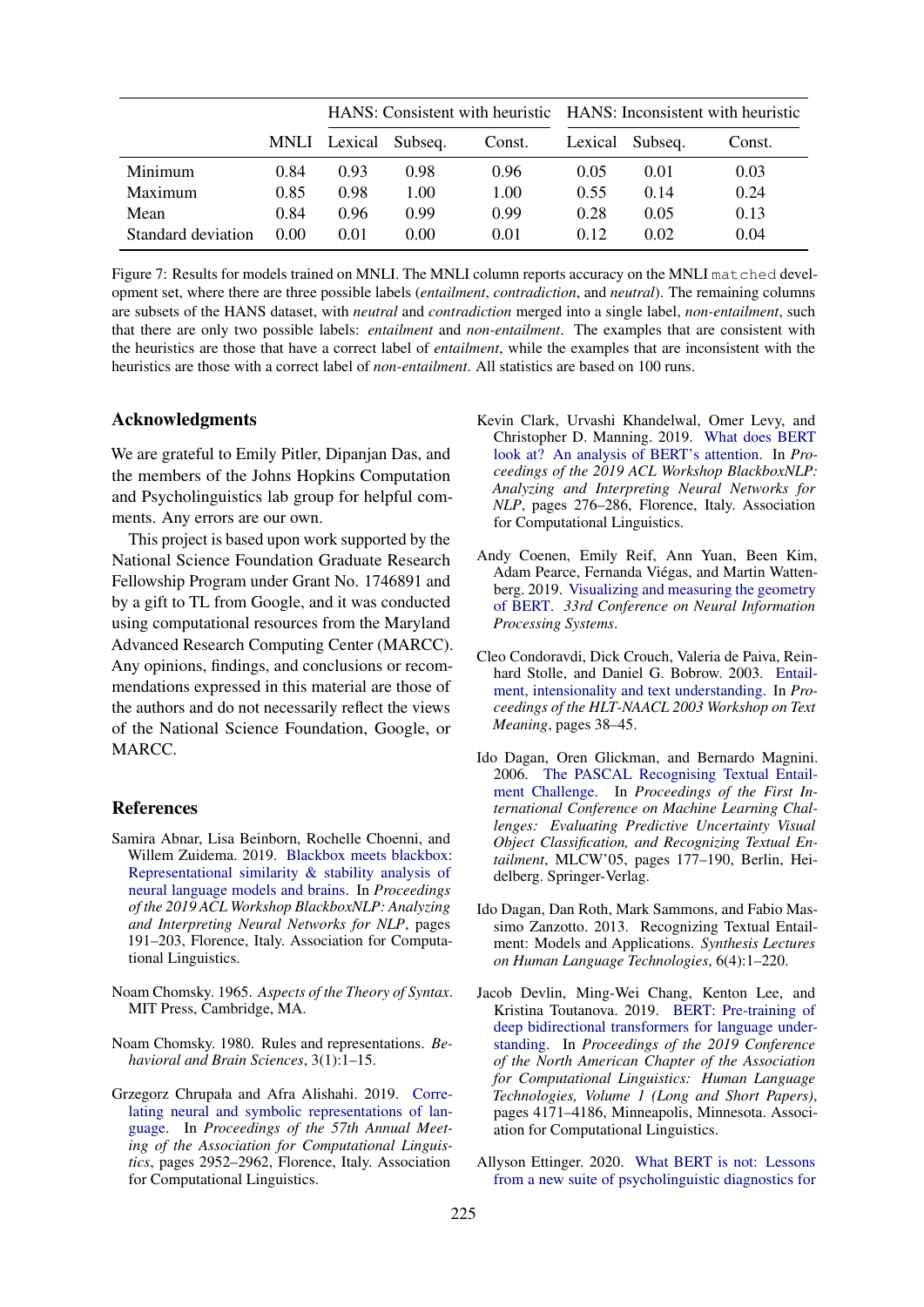[language models.](https://doi.org/10.1162/tacl_a_00298) *Transactions of the Association for Computational Linguistics*, 8:34–48.

- <span id="page-9-16"></span>Yoav Goldberg. 2019. [Assessing BERT's syntactic](https://arxiv.org/abs/1901.05287) [abilities.](https://arxiv.org/abs/1901.05287) *arXiv preprint arXiv:1901.05287*.
- <span id="page-9-4"></span>Kristina Gulordava, Piotr Bojanowski, Edouard Grave, Tal Linzen, and Marco Baroni. 2018. [Colorless](https://doi.org/10.18653/v1/N18-1108) [green recurrent networks dream hierarchically.](https://doi.org/10.18653/v1/N18-1108) In *Proceedings of the 2018 Conference of the North American Chapter of the Association for Computational Linguistics: Human Language Technologies, Volume 1 (Long Papers)*, pages 1195–1205, New Orleans, Louisiana. Association for Computational Linguistics.
- <span id="page-9-14"></span>John Hewitt and Christopher D. Manning. 2019. [A](https://doi.org/10.18653/v1/N19-1419) [structural probe for finding syntax in word repre](https://doi.org/10.18653/v1/N19-1419)[sentations.](https://doi.org/10.18653/v1/N19-1419) In *Proceedings of the 2019 Conference of the North American Chapter of the Association for Computational Linguistics: Human Language Technologies, Volume 1 (Long and Short Papers)*, pages 4129–4138, Minneapolis, Minnesota. Association for Computational Linguistics.
- <span id="page-9-15"></span>Ganesh Jawahar, Benoît Sagot, and Djamé Seddah. 2019. [What does BERT learn about the structure](https://doi.org/10.18653/v1/P19-1356) [of language?](https://doi.org/10.18653/v1/P19-1356) In *Proceedings of the 57th Annual Meeting of the Association for Computational Linguistics*, pages 3651–3657, Florence, Italy. Association for Computational Linguistics.
- <span id="page-9-17"></span>Najoung Kim, Roma Patel, Adam Poliak, Patrick Xia, Alex Wang, Tom McCoy, Ian Tenney, Alexis Ross, Tal Linzen, Benjamin Van Durme, Samuel R. Bowman, and Ellie Pavlick. 2019. [Probing what dif](https://doi.org/10.18653/v1/S19-1026)[ferent NLP tasks teach machines about function](https://doi.org/10.18653/v1/S19-1026) [word comprehension.](https://doi.org/10.18653/v1/S19-1026) In *Proceedings of the Eighth Joint Conference on Lexical and Computational Semantics (\*SEM 2019)*, pages 235–249, Minneapolis, Minnesota. Association for Computational Linguistics.
- <span id="page-9-13"></span>Yongjie Lin, Yi Chern Tan, and Robert Frank. 2019. [Open sesame: Getting inside BERT's linguistic](https://doi.org/10.18653/v1/W19-4825) [knowledge.](https://doi.org/10.18653/v1/W19-4825) In *Proceedings of the 2019 ACL Workshop BlackboxNLP: Analyzing and Interpreting Neural Networks for NLP*, pages 241–253, Florence, Italy. Association for Computational Linguistics.
- <span id="page-9-12"></span>Adam Liška, Germán Kruszewski, and Marco Baroni. 2018. [Memorize or generalize? Searching for a](http://cadia.ru.is/workshops/aegap2018/papers/AEGAP_2018_Liska_et_al.pdf) [compositional RNN in a haystack.](http://cadia.ru.is/workshops/aegap2018/papers/AEGAP_2018_Liska_et_al.pdf) In *Proceedings of the 2018 workshop on Architectures and Evaluation for Generality, Autonomy, and Progress in AI (AEGAP)*.
- <span id="page-9-1"></span>Xiaodong Liu, Pengcheng He, Weizhu Chen, and Jianfeng Gao. 2019a. [Multi-task deep neural networks](https://www.aclweb.org/anthology/P19-1441) [for natural language understanding.](https://www.aclweb.org/anthology/P19-1441) In *Proceedings of the 57th Annual Meeting of the Association for Computational Linguistics*, pages 4487–4496, Florence, Italy. Association for Computational Linguistics.
- <span id="page-9-0"></span>Yinhan Liu, Myle Ott, Naman Goyal, Jingfei Du, Mandar Joshi, Danqi Chen, Omer Levy, Mike Lewis, Luke Zettlemoyer, and Veselin Stoyanov. 2019b. [RoBERTa: A robustly optimized BERT pretraining](https://arxiv.org/abs/1907.11692) [approach.](https://arxiv.org/abs/1907.11692) *arXiv preprint arXiv:1907.11692*.
- <span id="page-9-9"></span>Pranava Madhyastha and Rishabh Jain. 2019. [On](https://doi.org/10.18653/v1/K19-1087) [model stability as a function of random seed.](https://doi.org/10.18653/v1/K19-1087) In *Proceedings of the 23rd Conference on Computational Natural Language Learning (CoNLL)*, pages 929– 939, Hong Kong, China. Association for Computational Linguistics.
- <span id="page-9-5"></span>Rebecca Marvin and Tal Linzen. 2018. [Targeted syn](https://doi.org/10.18653/v1/D18-1151)[tactic evaluation of language models.](https://doi.org/10.18653/v1/D18-1151) In *Proceedings of the 2018 Conference on Empirical Methods in Natural Language Processing*, pages 1192–1202, Brussels, Belgium. Association for Computational Linguistics.
- <span id="page-9-11"></span>R. Thomas McCoy, Robert Frank, and Tal Linzen. 2018. [Revisiting the poverty of the stimulus: Hi](https://mindmodeling.org/cogsci2018/papers/0399/0399.pdf)[erarchical generalization without a hierarchical bias](https://mindmodeling.org/cogsci2018/papers/0399/0399.pdf) [in recurrent neural networks.](https://mindmodeling.org/cogsci2018/papers/0399/0399.pdf) In *Proceedings of the 40th Annual Conference of the Cognitive Science Society*, pages 2093–2098, Madison, WI.
- <span id="page-9-6"></span>R. Thomas McCoy, Ellie Pavlick, and Tal Linzen. 2019. [Right for the wrong reasons: Diagnosing syntactic](https://www.aclweb.org/anthology/P19-1334) [heuristics in natural language inference.](https://www.aclweb.org/anthology/P19-1334) In *Proceedings of the 57th Annual Meeting of the Association for Computational Linguistics*, pages 3428–3448, Florence, Italy. Association for Computational Linguistics.
- <span id="page-9-3"></span>Nikita Nangia and Samuel R. Bowman. 2019. [Human](https://doi.org/10.18653/v1/P19-1449) [vs. muppet: A conservative estimate of human per](https://doi.org/10.18653/v1/P19-1449)[formance on the GLUE benchmark.](https://doi.org/10.18653/v1/P19-1449) In *Proceedings of the 57th Annual Meeting of the Association for Computational Linguistics*, pages 4566–4575, Florence, Italy. Association for Computational Linguistics.
- <span id="page-9-10"></span>Jason Phang, Thibault Févry, and Samuel R Bowman. 2018. [Sentence encoders on STILTs: Supple](https://arxiv.org/abs/1811.01088)[mentary training on intermediate labeled-data tasks.](https://arxiv.org/abs/1811.01088) *arXiv preprint arXiv:1811.01088*.
- <span id="page-9-2"></span>Colin Raffel, Noam Shazeer, Adam Roberts, Katherine Lee, Sharan Narang, Michael Matena, Yanqi Zhou, Wei Li, and Peter J Liu. 2020. [Exploring the limits](https://jmlr.org/papers/volume21/20-074/20-074.pdf) [of transfer learning with a unified text-to-text trans](https://jmlr.org/papers/volume21/20-074/20-074.pdf)[former.](https://jmlr.org/papers/volume21/20-074/20-074.pdf) *Journal of Machine Learning Research*.
- <span id="page-9-7"></span>Nils Reimers and Iryna Gurevych. 2017. [Reporting](https://doi.org/10.18653/v1/D17-1035) [score distributions makes a difference: Performance](https://doi.org/10.18653/v1/D17-1035) [study of LSTM-networks for sequence tagging.](https://doi.org/10.18653/v1/D17-1035) In *Proceedings of the 2017 Conference on Empirical Methods in Natural Language Processing*, pages 338–348, Copenhagen, Denmark. Association for Computational Linguistics.
- <span id="page-9-8"></span>Nils Reimers and Iryna Gurevych. 2018. [Why com](https://arxiv.org/abs/1803.09578)[paring single performance scores does not allow](https://arxiv.org/abs/1803.09578) [to draw conclusions about machine learning ap](https://arxiv.org/abs/1803.09578)[proaches.](https://arxiv.org/abs/1803.09578) *arXiv preprint arXiv:1803.09578*.